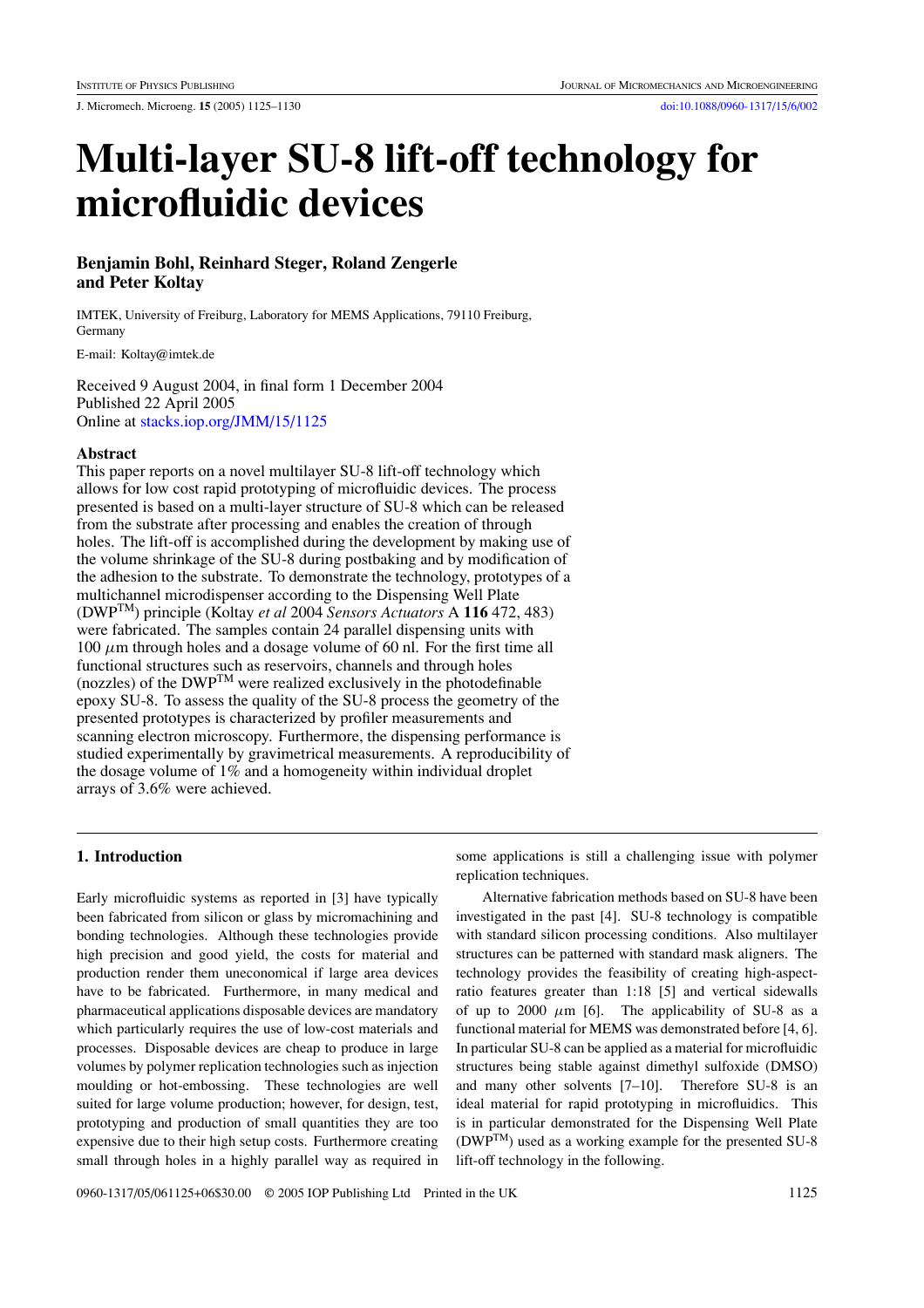

<span id="page-1-0"></span>**Figure 1.** Principle of the multilayer SU-8 process: (*a*) first layer prebaked, patterned and postbaked, (*b*) second layer prebaked, patterned and postbaked, (*c*) simultaneous development (see text for details).

## **2. Technology**

## *2.1. Multilayer process description*

The SU-8 photoresist allows for the realization of multilayer structures by the successive processing of several SU-8 layers—deposition, prebaking, exposure and postbaking—on top of each other and a following simultaneous development. Due to the fact that SU-8 is a negative photoresist this technique has the limitation that no sealed structures can be realized directly. Several approaches to overcome this limitation are described in the literature, i.e. the use of sacrificial layers [5] or the sealing of SU-8 structures with glass [11]. In the approach presented here, we focus on the fabrication of through holes in the SU-8 and a lift-off process to release the fabricated structures but not on sealing.

The principle of this multilayer process is sketched in figure [1.](#page-1-0) In our experiments we use  $Nano^{TM}$  SU-8 100 (Microchem Corp., MA, USA) and 100 mm silicon test wafers. The process steps were carried out using a RC5 Gyrset spin coater, a MA6*/*BA6 mask aligner (both Karl Suess Wetzlar GmbH, Germany) and conventional hotplates. The multilayer process starts with the deposition of the first SU-8 layer on a silicon substrate by spin coating. With SU-8 100, layer thicknesses from 30  $\mu$ m to 600  $\mu$ m are achievable on silicon. For layers with thicknesses up to  $250 \mu m$  the resist is spread at 300 rpm with an acceleration of 100 rpm s<sup> $-1$ </sup> for 10 s. The spread cycle is followed by the spin cycle of 30 s. The spin speed depends on the desired layer thickness; the acceleration is 300 rpm  $s^{-1}$ . When spin-coating layers that are thicker than 250  $\mu$ m, the thickness depends not only on the spinning speed. Due to the high viscosity of the SU-8 100 and the low rotational speed the resist just spreads on the substrate. Thus not only the spinning speed but also parameters such as the dispensed volume and the dispensing position become important. Therefore the spin cycle time was extended to 60 s to minimize the influence of these factors. Furthermore the substrate is rotated at 20 rpm while depositing the resist to create a centred start volume. This procedure leads to better reproducibility of the layer thickness from wafer to wafer.

After spin coating, an extended prebake is performed at 95 ◦C. The heating decreases the viscosity by increasing

the mobility of the polymer molecules. Thus gravity can lead to the annihilation of the edge bead and other possible variations of the layer thickness. To obtain a homogeneous layer thickness, it is important to prebake the SU-8 on a plane and accurately adjusted horizontal hotplate. During the prebake the solvent contained in the SU-8 evaporates, which causes an increase of the viscosity of the SU-8 and a hardening of the layer. Subsequently the temperature is ramped down under the glass transition temperature. Especially between 60  $\degree$ C and 50  $\degree$ C the ramping allows the polymer molecules to re-crystallize in a stress-free way. The duration of the prebake strongly depends on the layer thickness. Therefore layers of several hundred micrometres require up to several hours before the solvent is evaporated. The prebake temperature can be increased up to 130 ◦C to speed up the baking time.

After the prebake the first layer is patterned by a standard UV-lithographic process with an exposure dose as specified in the data sheet of the resist. To prevent the resist from overheating, possibly causing mask sticking problems, the exposure dose is applied in steps of 50 mJ cm<sup>-2</sup>. A waiting time of 20 s allows the SU-8 to cool down. In contrast to single layer SU-8 processes only a short post-exposure bake (PEB) is performed afterwards at  $65^{\circ}$ C. The reason for this is that the prebake of the next layer induces further polymerization in the exposed photoresist areas below. The short bake prevents diffusion of the solvent from the subsequently spin-coated layer to the previously created one (figure  $1(a)$ ). Afterwards the next layer is spin coated (figure  $1(b)$ ). Note that the layer thickness not only depends on the spinning speed but also on the substrate surface; i.e., spinning SU-8 on top of SU-8 requires another speed than spinning on silicon. The speed required for SU-8 surfaces is approximately 1.2 times higher than that for silicon surfaces. Depending on the thickness of the first layer, it might be necessary to perform the prebake of the subsequent layers on a hot plate with a cap or in a convection oven. Otherwise the prebake time for thick sub layers must be increased due to the low thermal conductivity of SU-8.

For prebaking single SU-layers the ramping of the temperature is not critical, because the free migration of the polymer molecules beyond the glass transition temperature avoids stress being induced in the layer. However, temperature ramping becomes important in multilayer processes. The layers underneath the actually processed one have been exposed before, and therefore these layers continue to polymerize and do not reflow. The mismatch between the thermal expansion coefficients  $C<sub>th</sub>$  of the cross-linked SU-8  $(52 \text{ ppm K}^{-1})$  and the substrate (e.g. silicon,  $C_{\text{th}} = 3 \text{ ppm K}^{-1}$ ) can therefore cause adhesion problems. Thus the temperature is ramped up from room temperature to 95 °C at 10 °C min<sup>-1</sup> and cooled down at  $2 \text{ °C min}^{-1}$ . After the exposure a PEB is performed with the same temperature ramps as the prebakes. Afterwards more layers can be deposited. In principle any number of SU-8 layers can be processed on top of each other. Finally, all layers are developed simultaneously in MR-Dev-600 (Micro Resist Technologies GmbH, Germany) and rinsed in 2-propanol (figure [1\(](#page-1-0)*c*)).

## *2.2. Lift-off process description*

In order to release large SU-8 structures, a novel lift-off technology based on OmniCoat<sup>TM</sup> (Microchem Corp., MA,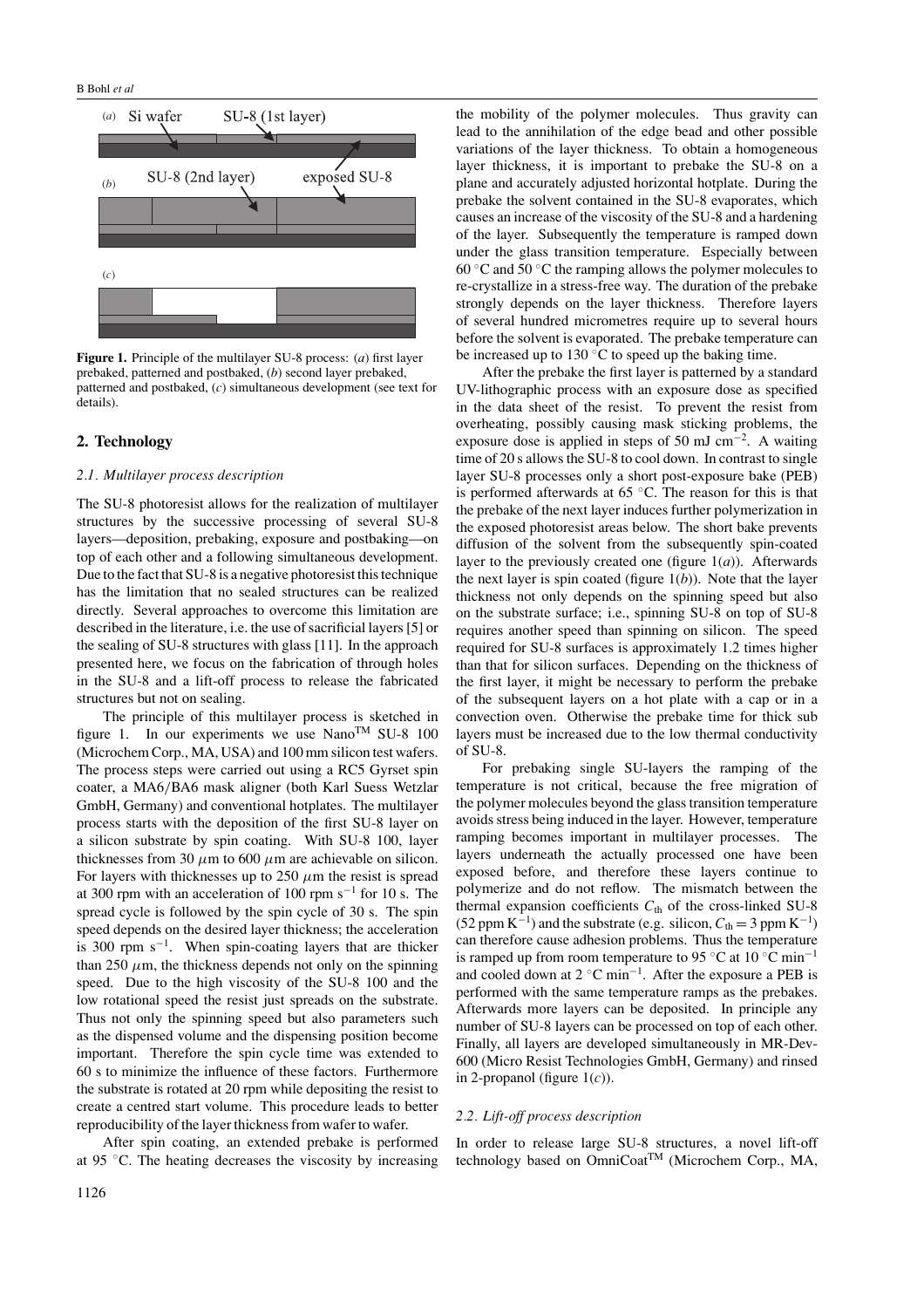

<span id="page-2-0"></span>**Figure 2.** Photograph of a Dispensing Well Plate (DWPTM) (*a*) after lift-off, (*b*) mounted into a COC frame and filled with coloured DMSO.



**Figure 3.** SEM of (*a*) a single dispensing unit of the DWPTM fabricated by SU-8 lift-off technology, (*b*) close-up of the nozzle.

<span id="page-2-1"></span>USA) has been established. OmniCoat<sup>TM</sup> has been used as a removal layer for SU-8 in UV-LIGA before, because OmniCoat<sup>™</sup> can be developed selectively against SU-8. However, it is generally not possible to remove large functional structures by etching the OmniCoat<sup>TM</sup> [12]. OmniCoat<sup>TM</sup> layer thicknesses of less than 100 nm provide only a very small gap for the developer and do not allow for dissolving the layer below extended structures. To overcome this problem a different property of  $OmniCoat^{TM}$  is utilized: though being an adhesion promoter for metals and quartz, OmniCoat<sup>TM</sup> in fact *decreases* the adhesion of SU-8 on silicon. We observed that by varying the spinning speed and therewith the OmniCoat<sup>TM</sup> layer thickness the SU-8 adhesion on silicon can be varied over a certain range. The thicker the OmniCoatTM layer the lower the adhesion between SU-8 and silicon. If the adhesion is weak enough, stress in the SU-8 can cause the SU-8 layer to peel off. The cross-linking process within the SU-8 during curing causes such a stress at the silicon-SU-8 interface due to the volume shrinkage of about 7.5% of the SU-8. The stress induced at the material interface increases with the lateral dimensions and the height of the SU-8 structures. Due to the lowered adhesion the SU-8 structures are released from the substrate during development if the OmniCoat<sup>TM</sup> layer is suitably chosen. The whole release process can be accelerated by using an ultrasonic bath.

The described process works without removing the OmniCoat<sup>TM</sup> between the silicon and the SU-8 structures and therefore is not considered to be a sacrificial process like that studied in [12]. Due to the fact that the magnitude of the stress induced at the material interface depends on the structure shape, size and height, no general advice can be given as to which  $OmniCoat^{TM}$  thickness indeed leads to a release of a given structure. The adhesion rather has to be tuned by varying the OmniCoat<sup>TM</sup> thickness to accomplish the release of the structure at the end of the process. However,

the use of silicon as a substrate is essential; the process does not work on metal or glass substrates. These surfaces provide a lowered adhesion anyway and the SU-8 is likely to peel off unintentionally during processing.

The OmniCoat<sup>TM</sup> processing on a 100 mm wafer is as follows. First 2 ml of  $OmniCoat^{TM}$  are spin coated onto the substrate (spread cycle: speed: 500 rpm, acceleration: 100 rpm s−<sup>1</sup> , time: 5 s; spin cycle: speed: 1000 to 5000 rpm, acceleration: 300 rpm  $s^{-1}$ , time: 30 s). Then a baking step is performed at 200 ◦C for 1 min to vaporize the solvent. In comparison to other lift-off technologies, this technique has several advantages. The use of photoresist as a sacrificial layer is time consuming due to spinning, baking, rehydration and exposure steps. Using metals as a sacrificial layer, the deposition becomes expensive. In both cases the sacrificial layer has to be dissolved through a small gap which can be—depending on the material—very time consuming or even impossible below large structures [12]. In contrast  $OmniCoat<sup>TM</sup>$  is deposited within 2 min and does not need to be removed through small gaps by extended developing.

#### **3. Application**

#### *3.1. The Dispensing Well Plate (DWPTM)*

The Dispensing Well Plate  $(DWP^{TM})$  method has been developed for the highly parallel, simultaneous and contactfree dispensing of reagents into micro well plates used in pharmaceutical research [1, 2]. A DWPTM microdispenser with 24 dispensing units made of SU-8 is displayed in figure [2.](#page-2-0) Figure [3](#page-2-1) shows a scanning electron microscopy (SEM) of a single dispensing unit. The working principle described in detail in [1] is then as follows. The reservoirs are loaded with different reagents. Capillary forces transport the reagents from the reservoirs to the micro nozzles without any need for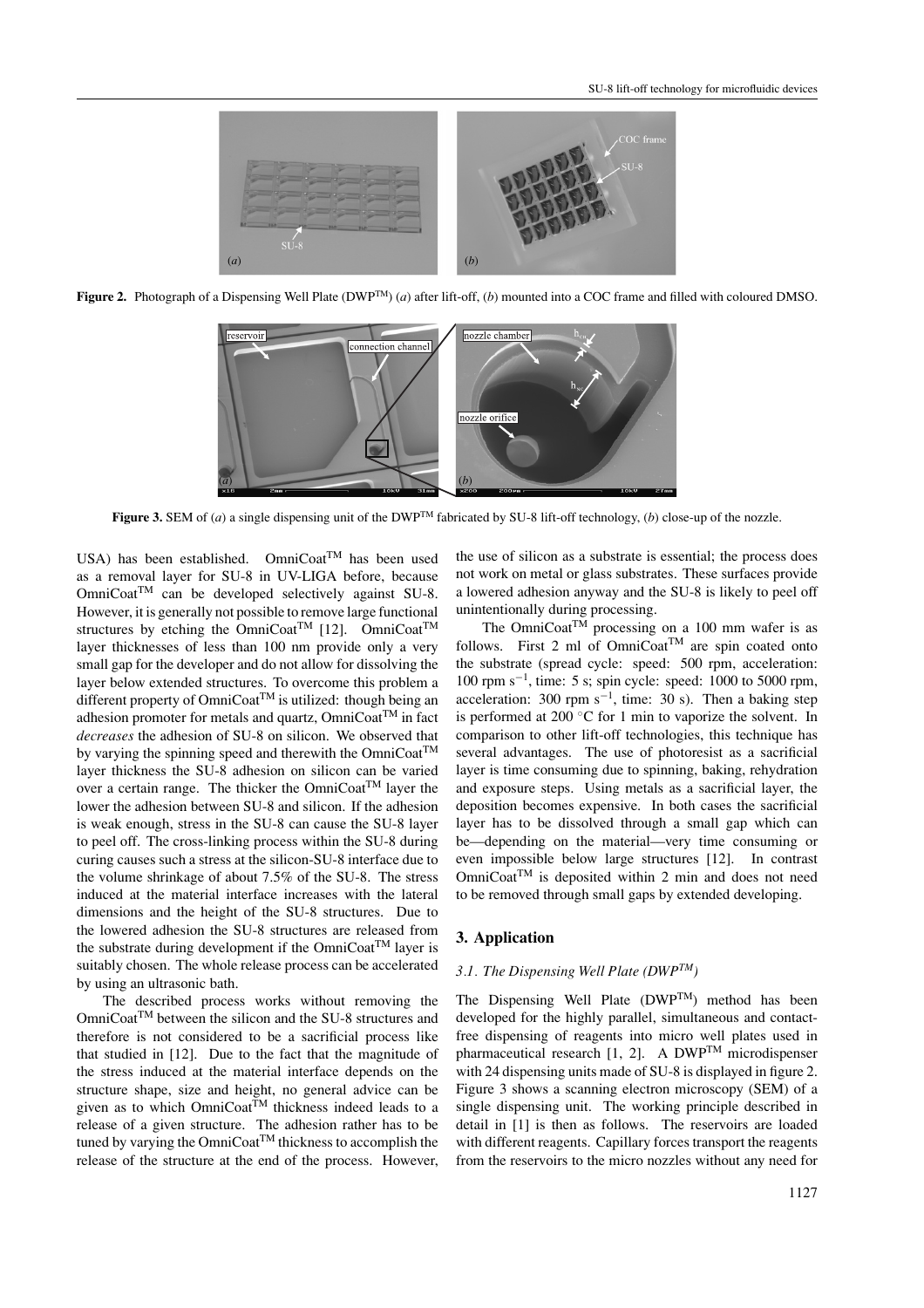external actuation. The nozzles have a defined geometrical volume. By applying a pneumatic pressure pulse to the whole upper surface of the DWP<sup>TM</sup>, the liquids contained in the nozzles are ejected as free-flying jets. The dispensed volume is essentially defined by the geometrical volume of the nozzles and not by the actuation. It is almost independent of the amplitude and the duration of the actuating pressure pulse. The dispensing process and the influence of the system parameters on the performance are studied in detail in [2].

#### *3.2. Prototype description*

Using the SU-8 lift-off process described before, DWPTM microdispensers as displayed in figure [2](#page-2-0) were fabricated. The prototypes have lateral dimensions of 27 mm  $\times$  18 mm and a height of about 551  $\mu$ m. They contain 24 dispensing units. Every unit consists of a reservoir which is connected via a capillary channel with a through hole, the nozzle. The nozzle consists of a nozzle chamber and a nozzle orifice (see figure [3\)](#page-2-1). The nozzle orifices have diameters of 100  $\mu$ m and are realized in a 63 *µ*m thick SU-8 layer. Reservoirs and nozzle chambers have a height of 416  $\mu$ m. The connection channels have a cross-sectional area of 72  $\mu$ m × 100  $\mu$ m.

A common problem when processing ultra-thick SU-8 microstructures like the 416  $\mu$ m high reservoir layer is the large internal stress of polymerized SU-8. Even if adhesion problems do not affect the multilayer lift-off technology, the internal stress can still lead to cracking of the patterned structures. Even bending of the silicon substrate has been observed while processing layer thicknesses of several hundred micrometres. Whether cracking indeed turns out to be a problem depends essentially on the detail of the geometric structure. To prevent cracking due to internal stress in the thick reservoir layer the DWPTM is separated into discrete dispensing units by trenches acting as stress-relief structures. Only the 63  $\mu$ m thin nozzle layer builds a cohesive film. The other layers are split into 4.5 mm  $\times$  4.5 mm sized elements by lithography. Thus the stress required for the final lift-off is mainly induced by the 63  $\mu$ m thin nozzle layer.

### *3.3. Prototype fabrication*

The process sketched in figure [4](#page-3-0) starts with the deposition of an  $OmniCoat^{TM}$  layer to reduce the adhesion as described before (*a*). 2 ml of OmniCoat<sup>TM</sup> are spin coated onto a 100 mm silicon substrate (spread cycle: speed: 500 rpm, acceleration: 100 rpm s−<sup>1</sup> , time: 5 s; spin cycle: speed: 4000 rpm, acceleration: 300 rpm  $s^{-1}$ , time: 30 s) and baked for 1 min at 200 °C. Then the first 63  $\mu$ m thin SU-8 layer is deposited (spread cycle: 500 rpm, 100 rpm  $s^{-1}$ , 10 s, spin cycle: 3500 rpm, 300 rpm s<sup>-1</sup>, 30 s) and prebaked at 95 °C for 30 min (ramp up:  $10 °C$  min<sup>-1</sup>, ramp down:  $2 °C$  min<sup>-1</sup>). This layer is exposed with a mask containing the nozzle orifices (exposure dose:  $6 \times 45$  mJ cm<sup>-2</sup>). A PEB of 10 min is performed at 95 °C (*b*). The second layer (416  $\mu$ m) is spin coated at 600 rpm for 60 s (acceleration:  $300$  rpm s<sup>-1</sup>) and prebaked at 95 ◦C for 5 h 30 min. The reservoirs and nozzle chambers are exposed with a dose of  $16 \times 46$  mJ cm<sup>-2</sup>. Postbaking for 45 min at  $65^{\circ}$ C induces further polymerization (*c*). Afterwards the 72  $\mu$ m thick channel layer is spin coated (spread cycle: 500 rpm, 100 rpm  $s^{-1}$ , 10 s, spin cycle:



<span id="page-3-0"></span>**Figure 4.** Description of the SU-8 lift-off process for the fabrication of the DWPTM (see text for details).

5000 rpm, 300 rpm  $s^{-1}$ , 30 s) and prebaked at 95 °C for 30 min. The following exposure (dose:  $5 \times 46$  mJ cm<sup>-2</sup>) defines the channels and the upper parts of reservoirs and nozzles in the SU-8  $(d)$ . After a final PEB at 95 °C for 30 min, the three SU-8 layers are developed simultaneously in MR-Dev-600 (Micro Resist Technology GmbH, Berlin, Germany) for 2 h. Due to the lowered adhesion, and supported by ultrasonic power, the DWPTM dispensing chips are released from the silicon substrate. After the development the chips are rinsed in 2-propanol for 10 min. The OmniCoat<sup>TM</sup> remaining on the SU-8 surface is removed by MF-319 (Rohm and Haas Electronic Materials, Lyon, France). Finally, the SU-8 structures are rinsed in deionized water for 10 min (*e*).

It has been observed that the time from the process start to the final development in MR-Dev-600 greatly influences the quality of the development. If the processing steps described above are performed with a delay of several days between the individual steps, the nozzle layer might not be developed completely. Even if the development time is extended to 24 h SU-8 can remain in the nozzle orifices. Using exactly the same process parameters but carrying out the whole process without any delay (typically within 3 days) the whole  $DWP^{TM}$ structure is well defined and fully developed. As can be seen in figure [5,](#page-4-0) the created orifice is completely developed and exhibits a well-defined sharp edge after being released from the substrate.

After being released from the substrate the SU-8 DWP<sup>TM</sup> chips are glued into a frame for stability reasons (figure [2\(](#page-2-0)*b*)). The frame is made of Cyclic Olefin Copolymer (COC) by conventional milling and contains 1 mm through holes beneath the nozzles. The bonding is performed using a UV sensitive glue (Loctite 302) which is spray coated onto the COC. This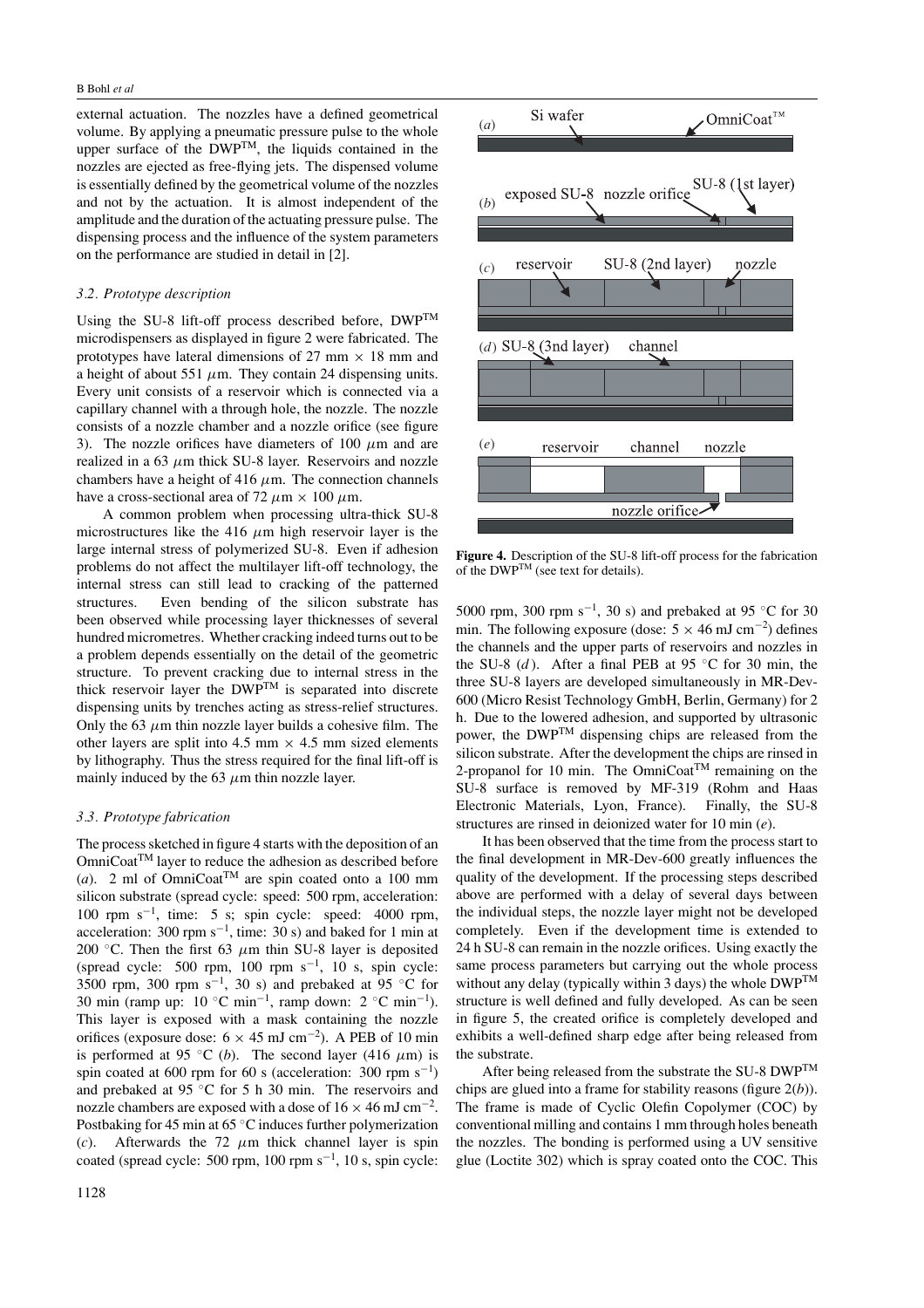

Figure 5. SEM of a nozzle orifice.

<span id="page-4-0"></span>enforcement of the chips is necessary because during the operation of the  $DWP^{TM}$  the whole upper surface is loaded with a pressure pulse of up to 0.5 bar. If not supported, the applied load would break the thin nozzle layer of 63  $\mu$ m thickness holding together the individual dispensing units.

With a contact angle of about 75◦ between SU-8 and water, SU-8 shows an almost hydrophobic behaviour. To achieve a proper self-priming of the fluidic structures using aqueous solutions the SU-8 surface has to be modified. Therefore the fluidic structures were selectively coated with poly(*N*, *N*-dimethylacrylamid) to obtain a long-time stable hydrophilic surface.

## **4. Prototype characterization**

#### *4.1. Geometry*

The dosage volume of dispensing systems according to the DWPTM principle is defined by the geometrical volume of the nozzle. Therefore the height of the SU-8 layers is especially critical. The distribution of the layer thicknesses over a DWPTM dosage chip has been measured to estimate the influence of the SU-8 multilayer technology on the  $DWP^{TM}$ performance. The measurements have been carried out using a Tencor P-11 surface profiler. In each dispensing element the height of the third and second SU-8 layer  $h_{\text{CH}}$  and  $h_{\text{NC}}$ respectively (cf figure [3\)](#page-2-1) was quantified. The measurement of the channel heights exhibits a mean value of  $62.9 \mu m$  and a standard deviation of 3.0  $\mu$ m. The mean height of the second layer (reservoirs and the lower part of the nozzle chambers) is 415.8  $\mu$ m with a standard deviation of 9.0  $\mu$ m. So the overall coefficient of variation (CV) of the nozzle chamber height *h*—and therewith of the nozzle chamber volume determining the dosage volume—is 2.0% across the dispensing chip. This corresponds very well to the measured homogeneity within a dispensed array as discussed in the next section.

#### *4.2. Dispensing performance*

To drive the DWPTM the prototype actuation unit described in [1] has been used. The dispensing performance of the presented prototypes was characterized by gravimetric measurements. This has been done by dispensing all 24 droplets on a microbalance. From the overall dispensed mass the mean dosage volume of each dispensing unit has been calculated taking systematic errors due to evaporation and



<span id="page-4-1"></span>**Figure 6.** Reproducibility of the mean dosage volume per dispensing unit by a series of consecutive shots.

adsorption into account. Figure [6](#page-4-1) shows the reproducibility of the mean dosage volume per dispensing unit by a series of consecutive shots. The performance of the presented SU-8 prototypes in terms of accuracy is similar to the behaviour of previous  $DWP^{TM}$  prototypes from silicon [13]. The measurements exhibit a mean value of 58.2 nl and a very good reproducibility of 1% within 70 shots, as shown in figure [6.](#page-4-1) Afterwards a trend of decreasing volumes can be observed. The reduction of the dispensed volume is attributed to the depletion of the reservoirs. The meniscus formed in the reservoirs as a result of the depletion generates a surface force which counteracts the proper filling of the nozzles. This effect has also been observed at former prototypes and is discussed in [14].

In order to derive the statistics of the distribution of the dispensed volume within one dispensed droplet array, measurements of every single dispensing unit have been conducted. Therefore, each dispensing unit has been filled consecutively with DMSO while all the others have been left empty. With only one nozzle filled 39 dispensing cycles have been performed and the measurement was repeated for each of the 24 nozzles. The whole data acquired by this experiment is displayed in figure [7.](#page-5-0) A statistic evaluation of the data reveals that the mean homogeneity of the dispensed droplet array of 3.6% is satisfactory. This figure was determined by calculating the CV for the 24 nozzles of each corresponding dispensing event (i.e. the normalized standard deviation for each row) and averaging the obtained CV values over the 39 individual experiments.

The described experimental conditions represent a worst case for the dispensing situation. Because only one nozzle is filled while all others are empty, the pressure pulse created on the upper surface of the  $\overline{DWP^{TM}}$  is suspected to be less stable and homogeneous. Thus it can be expected that by a proper filling of the  $DWP^{TM}$  and a simultaneous dosage of all nozzles the homogeneity is at least as good as that determined in this experiment. Furthermore the experiment proves that the system is very robust against depletion of individual reservoirs and might also be used when not all reservoirs are completely filled.

Considering each nozzle for itself (i.e. statistic evaluation of each column) it turns out that the reproducibility of the